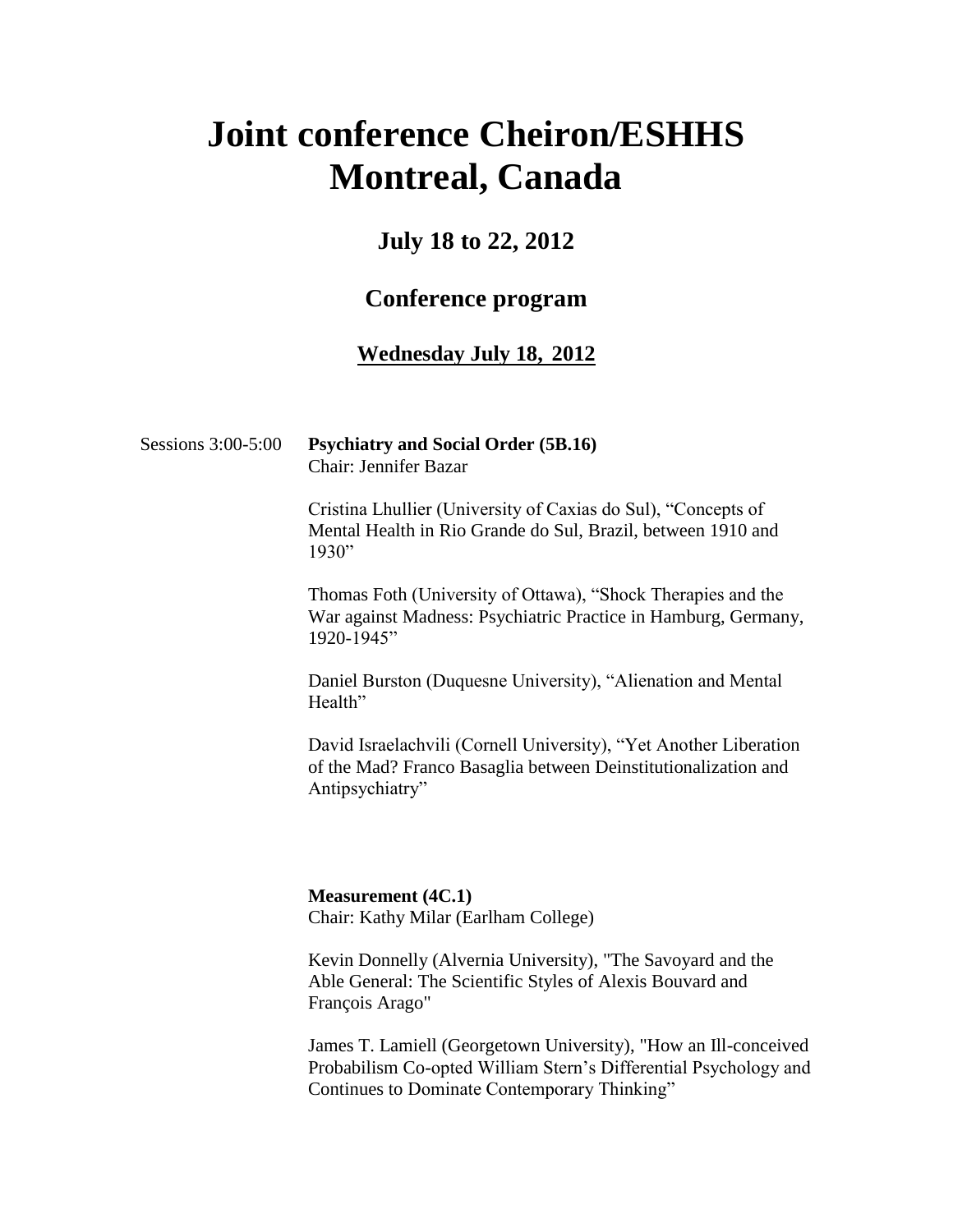|      | Marilyn Brookwood (Harvard University), "For Better, for Worse:<br>Early 20th Century Studies Hypothesize about the Effects of<br>Stimulation on Young Children's Intelligence" |
|------|---------------------------------------------------------------------------------------------------------------------------------------------------------------------------------|
|      | Joel Michell (University of Sydney), "The Fashionable Scientific<br>Fraud: Revisiting Collingwood's Critique of Psychometrics"                                                  |
| 5:30 | <b>Poster Session and Reception (2F.4)</b>                                                                                                                                      |

David Devonis (Graceland University), "Karl Duncker's American Optimism"

Noriko Odagiri (Tokyo International University), "Gender Stratification and the Family System in Japan"

Miki Takasuna (Tokyo International University), "First doctorates for Japanese Women: Psychology and other Specialties"

Chin-hei Wong (University of Hong Kong), "Chen Daqi"s other Pragmatic Projects and their Legacies"

## **Thursday July 19, 2012**

| Sessions 9:00-10:30 | Biography in the History of the Psychological<br>Disciplines Part 1 (5B.16)                                                                                |
|---------------------|------------------------------------------------------------------------------------------------------------------------------------------------------------|
|                     | Chair: Sonu Shamdasani (University College London)                                                                                                         |
|                     | Chantal Marazia (Europa-Universität Viadrina/UCL),<br>Ludwig Binswanger's "Biographical Life"                                                              |
|                     | Sonu Shamdasani (UCL), "From Biography to Psychology:<br>C. G. Jung and Self-Exemplification"                                                              |
|                     | Fuhito Endo (Seikei University/UCL), "Psychoanalysis as<br>'Psychograpy' of the Melancholiac: the Case of Alix<br>Strachey's Attachment to Melanie Klein." |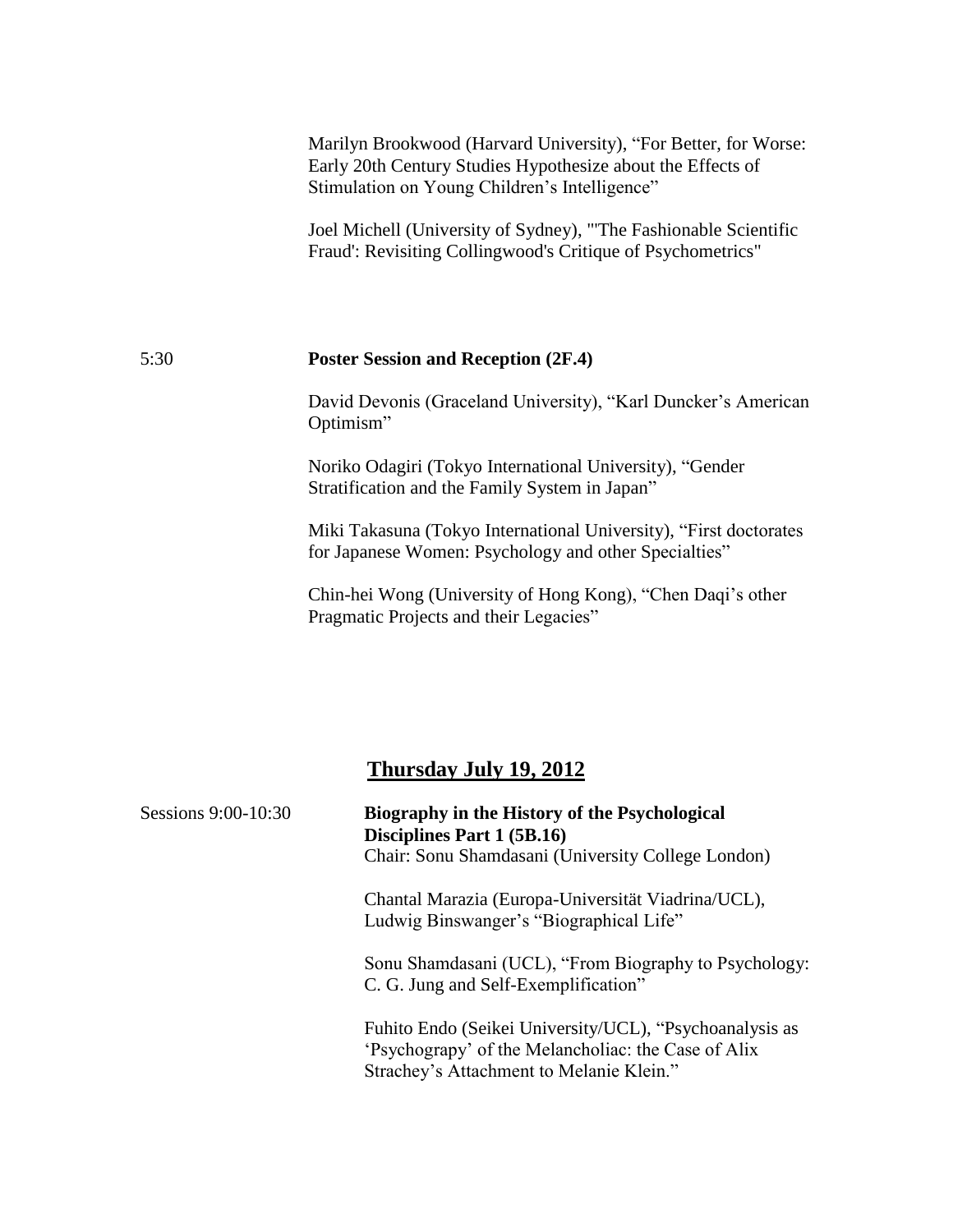#### **Historicizing Health and Happiness (4C.1)**

Chair: Michael Pettit (York University)

William Salmon, Ian Lubek, Asma Hanif, Naomi Ennis, Elizabeth Sulima, Monica Ghabrial & Michelle Green (University of Guelph), "The Flight from Social Psychology: How Health Psychology found its Wings while Public Health Carries on "Delicately""

Tom McCarthy (U.S. Naval Academy), "The Origins of the Postwar College Counselling Center"

Teri Chettiar (Northwestern University), "Post-WWII Social Reconstruction and the Birth of Marriage Therapy in Britain: Forging Democratic Community through Citizens' Emotional Fulfillment"

Coffee Break 10:30-10:45

| Sessions 10:45-12:15 | Biography in the History of the Psychological<br>Disciplines Part 2 (5B.16)<br>Chair: Sonu Shamdasani                           |
|----------------------|---------------------------------------------------------------------------------------------------------------------------------|
|                      | Matei Iagher (UCL), "Normative Biographies: Between the<br>Normal and the Pathological in the French Psychology of<br>Religion" |
|                      | Sarah Marks (UCL), "Patient Biography and Theories of<br>Disorder in Cognitive Behavioural Therapies"                           |
|                      | Corina-Maria Dobos (UCL), "Criminal Lifestyles. Bio-<br>typological Biographies of Delinquents in Europe, 1920-<br>1950"        |
|                      | <b>Historiography (4C.1)</b><br>Chair: Michael Sokal (Worster Polytechnic Institute)                                            |
|                      | James H. Capshew (Indiana University), "History of<br>Psychology since 1945: Survey, History, and Critique"                     |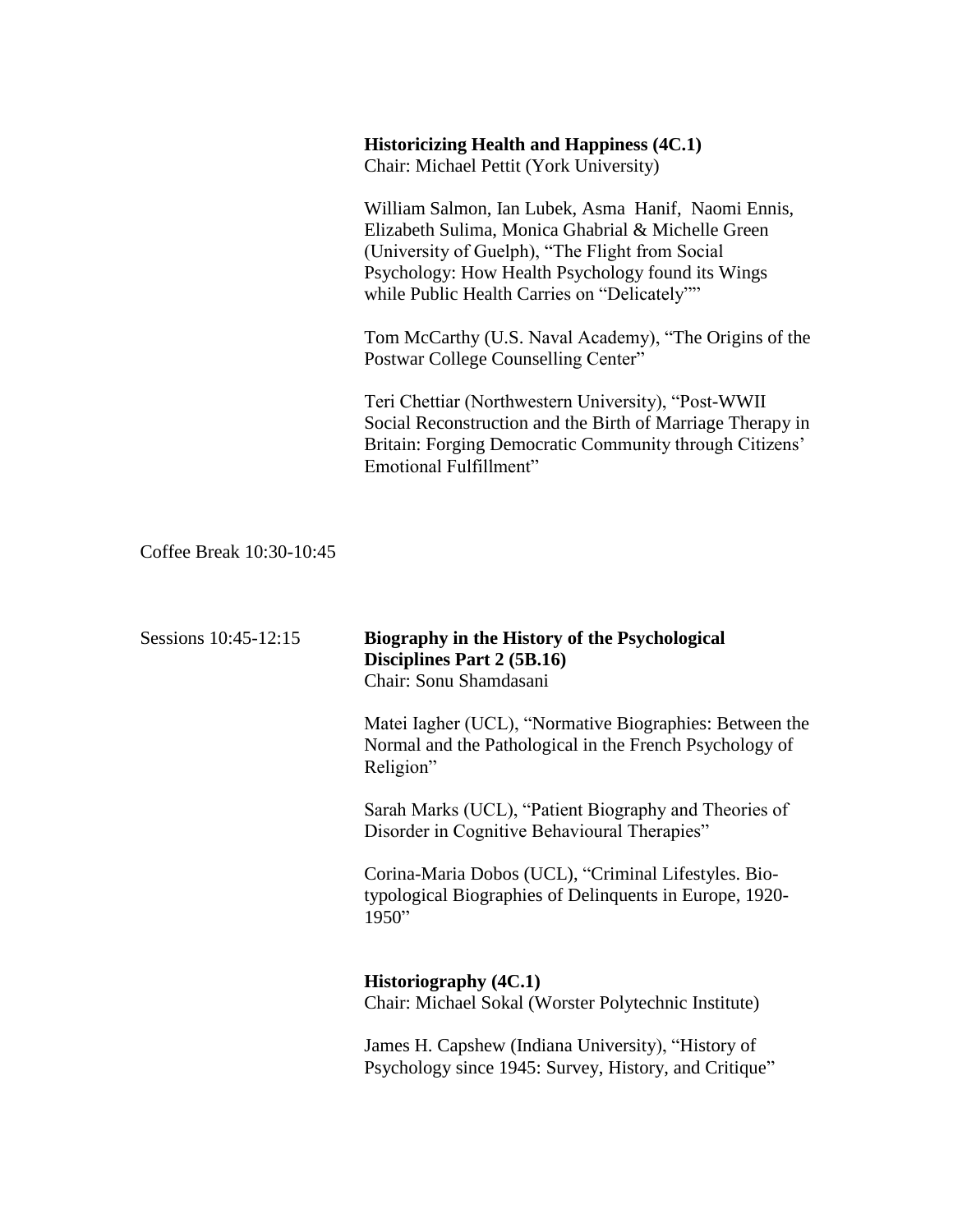| Christopher D. Green, Abid Azam, Darya Serykh, &<br>Michael Pettit (York University), "Mental Hygiene's<br>Vocabulary and Rockefeller's Sex Research: Explorations<br>in the Digital History of Psychology" |
|-------------------------------------------------------------------------------------------------------------------------------------------------------------------------------------------------------------|
| Maarten Derksen & Tjardie Wierenga (University of<br>Groningen), "The History of Social Technology"                                                                                                         |
| Media and Messages (5B.16)<br>Chair: Elizabeth Valentine                                                                                                                                                    |
| Matthew J. Sigal (York University), "From Instructions to<br><b>Standards: The Maturation of Publication Policies for</b><br>American Psychology"                                                           |
| Arlie R. Belliveau (York University), "Lost in Replication?<br>Cutting Content from Early Educational Psychology Films"                                                                                     |
| Ruud Abma (Utrecht University), "Changes in Publication<br>Culture and the Stapel Fraud Case"                                                                                                               |
| Consoling & Classifying from the Moral Treatment to<br><b>Neurosurgery</b> (4C.1)<br>Chair: Andrew Winston (University of Guelph)                                                                           |
| Jennifer L. Bazar (York University), "More than Moral<br>Treatment: Revisiting Daily Life in the Asylum"                                                                                                    |
| Kira Lussier (University of Toronto), "Ordering Insanity in<br>Progressive-Era America"                                                                                                                     |
| Brianne Collins & Henderikus Stam (University of<br>Calgary), "Patients Left Behind: Deferred and Rejected<br>Leucotomy Candidates from Hamilton Psychiatric<br>Hospital, 1952-1961"                        |
|                                                                                                                                                                                                             |

Coffee Break 3:30-3:45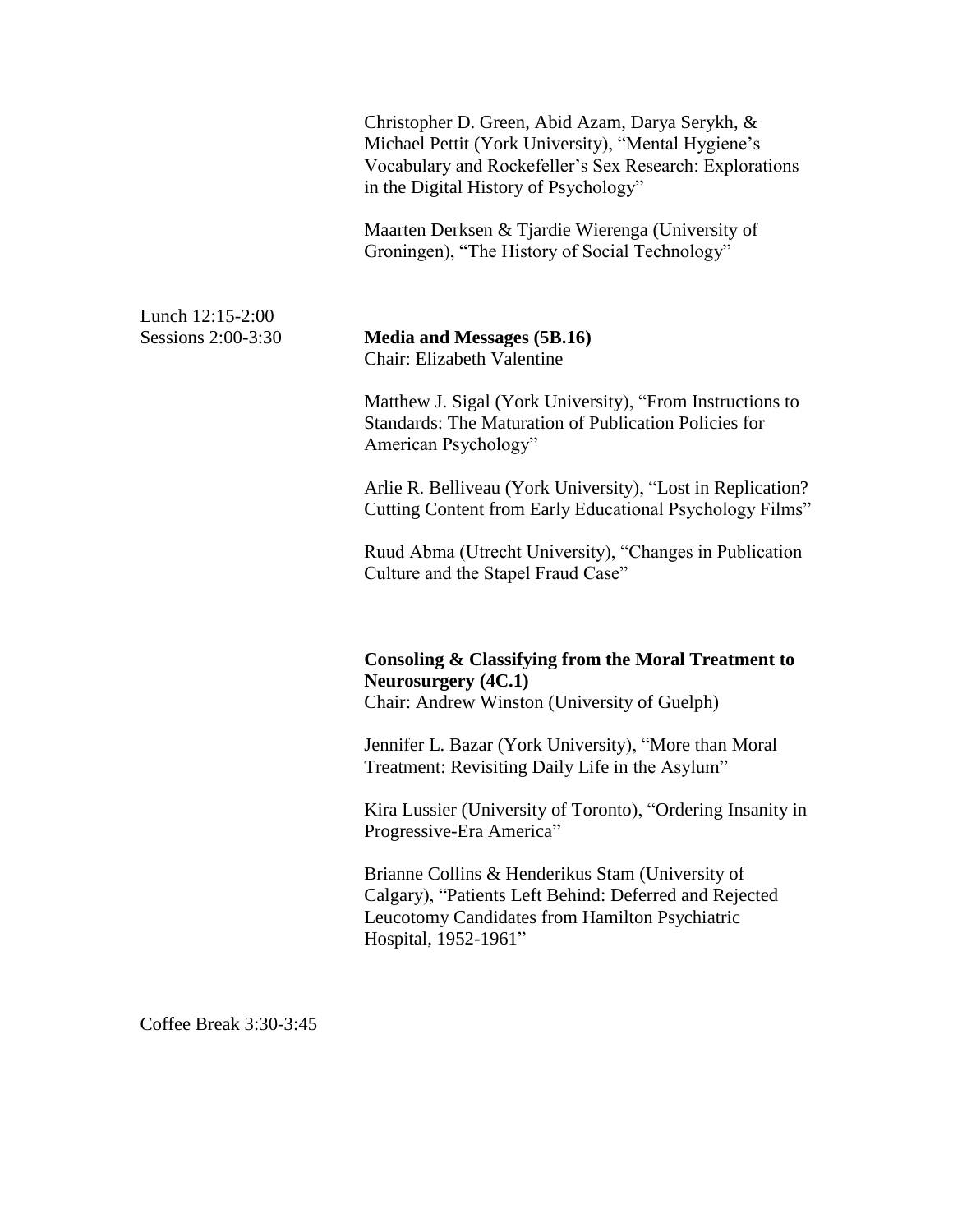#### Sessions 3:45-5:45 **Community, Collaboration, and the Construction of Psychology (5B.16)** Chair: Nathalie Chernoff

Alice White (University of Kent), "The Construction of Wartime Communities at the Tavistock Institute of Human Relations"

Jeremy Burman (York University), "Beyond the Great Man: Psychological Factories as a Method of Inquiry" Nathalie Chernoff (Lancaster University), "Competition and Collaboration: The Evolution of the British Child- Study Societies 1889 to 1927"

#### **Critical Perspectives on Obedience to Authority (4C.1)** Chair: Ian Nicholson

Ian Nicholson (St. Thomas University), "'Oh God Let's Stop it': Rethinking Milgram in an Age of Interrogations"

Gina Perry, "Deception and Illusion in Milgram"s Accounts of the Obedience to Authority Experiments"

Stephen Gibson (York St. John University), ""The Last Possible Resort': Rhetoric and Standardization in Stanley Milgram's 'Obedience' Experiments"

Nestar Russell (Nipissing University), "The Milgram-Holocaust Linkage: A Dialectical Excursion into the 'Banality of Evil'"

Ben Harris (University of New Hampshire), Discussant

#### 8:00 **Film Night with the Archives for the History of American Psychology and Book Auction (5B.16)**

Cathy Faye and Lizette Royer (Center for the History of Psychology) *Studying Feeblemindedness: Film Footage from the Vineland Laboratory*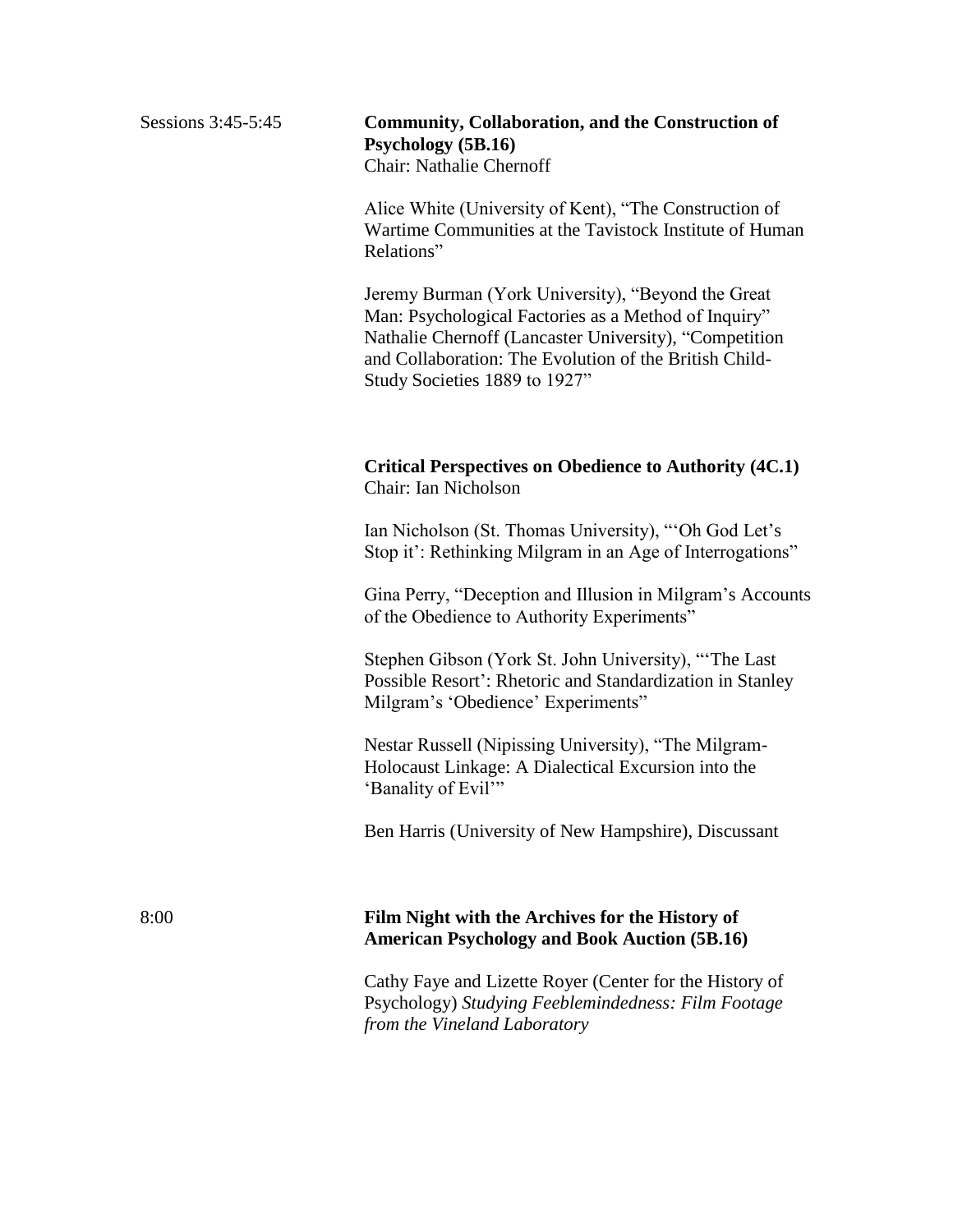## **Friday July 20, 2012**

| Sessions 9:00-10:30      | <b>Histories of Scientific Objects (5B.16)</b><br>Chair: Jill Morawski (Wesleyan University)                                                                                 |
|--------------------------|------------------------------------------------------------------------------------------------------------------------------------------------------------------------------|
|                          | Peter J. Behrens (Penn State Leigh Valley), "Repackaging<br>or Reprocessing: The EMDR Phenomenon in<br>Psychotherapy"                                                        |
|                          | Laura Edwards (East Carolina University, "Alfred North<br>Whitehead, Henri Bergson, and Organicism"                                                                          |
|                          | Gender and Feminism in Psychology and Social Life,<br>$1890s-1970s - Part 1 (4C.1)$<br>Chair: Alexandra Rutherford (York University)                                         |
|                          | Elissa Rodkey (York University), "The evidence of<br>flowers": The Use of Nature in Milicent Shinn's Baby<br>Biography"                                                      |
|                          | Emma J. Luton & Betty Bayer, (Hobart and William Smith<br>Colleges), "Something for the Girls:' Girl Scouts'<br>Subversive Role in Female-centered Activist<br>Communities"  |
|                          | Kristian Weihs (York University), "The Problem of the<br>Working Woman: An Interwar Portrait of Charlotte<br>Bühler"                                                         |
| Coffee Break 10:30-10:45 |                                                                                                                                                                              |
| Sessions 10:45-12:15     | <b>Psychology in/as Culture (5B.16)</b><br>Chair: Vincent Hevern (LeMoyne College)                                                                                           |
|                          | Benjamin Harris (University of New Hampshire), "E. G.<br>Boring's Psychology for the Common Man"                                                                             |
|                          | Alexandra Hui (University of Mississippi), "Muzak-<br>While-You-Work': Industrial Psychology and New<br>Cultures of Listening in the First Half of the Twentieth<br>Century" |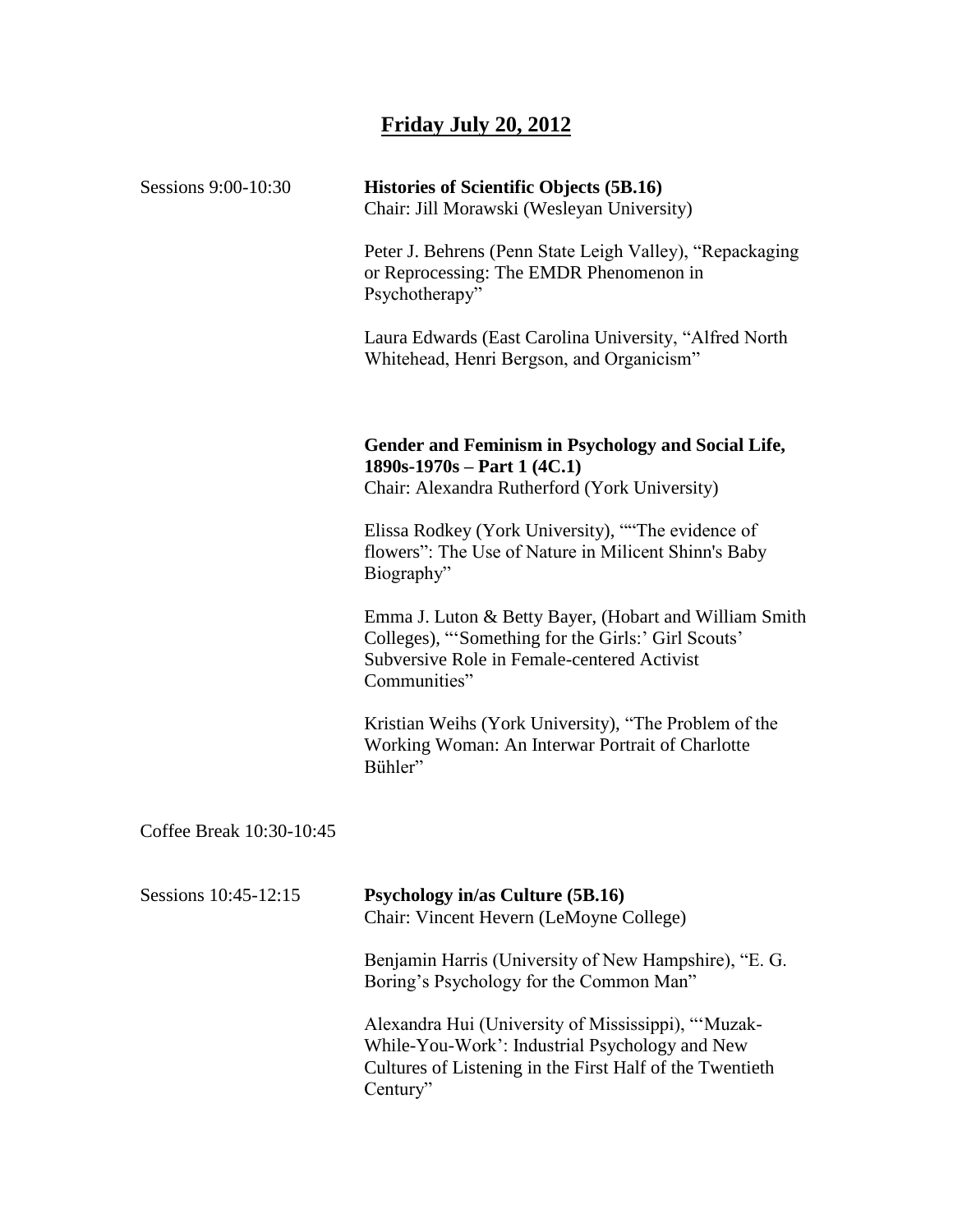|                        | Sharman Levinson (American University of Paris), "French<br>Physiology's Past and Future Represented in Scientific<br>Journalism during the Second Empire"                                       |
|------------------------|--------------------------------------------------------------------------------------------------------------------------------------------------------------------------------------------------|
|                        | Gender and Feminism in Psychology and Social Life,<br>$1890s-1970s - Part 2 (4C.1)$<br>Chair: Alexandra Rutherford (York University)                                                             |
|                        | Alexandra Rutherford (York University), "Gender,<br>Feminism, and Objectivity in mid-20th Century American<br>Psychology: The "Woman Problem" Revisited"                                         |
|                        | Eleanor Eckerson & Betty Bayer (Hobart and William<br>Smith Colleges), "Feminism at the Founding: Re-<br>examining Feminist Histories and the Emergence of<br>Women's Shelters in 1970s America" |
|                        | Elizabeth Scarborough (Indiana University South Bend),<br>Discussant                                                                                                                             |
| Lunch 12:15-2:00       |                                                                                                                                                                                                  |
|                        |                                                                                                                                                                                                  |
| $2:00-2:45$            | <b>Cheiron Book Prize (5B.16)</b><br>Chair: Kenneth Feigenbaum<br>Recipient: Richard Noll (DeSales University)                                                                                   |
| $2:45-3:45$            | <b>Elizabeth Scarborough Lecture (5B.16)</b><br>Andrea Tone (McGill University)                                                                                                                  |
| Coffee Break 3:45-4:00 |                                                                                                                                                                                                  |
| Sessions 4:00-6:00     | <b>Therapeutic Cultures (5B.16)</b><br><b>Chair: Nathalie Chernoff</b>                                                                                                                           |
|                        | Scott Phelps (Harvard University), "Photographs of<br>Agnosia: Neuropsychiatry and the 'Pötzl Phenomenon,'<br>1917-1924"                                                                         |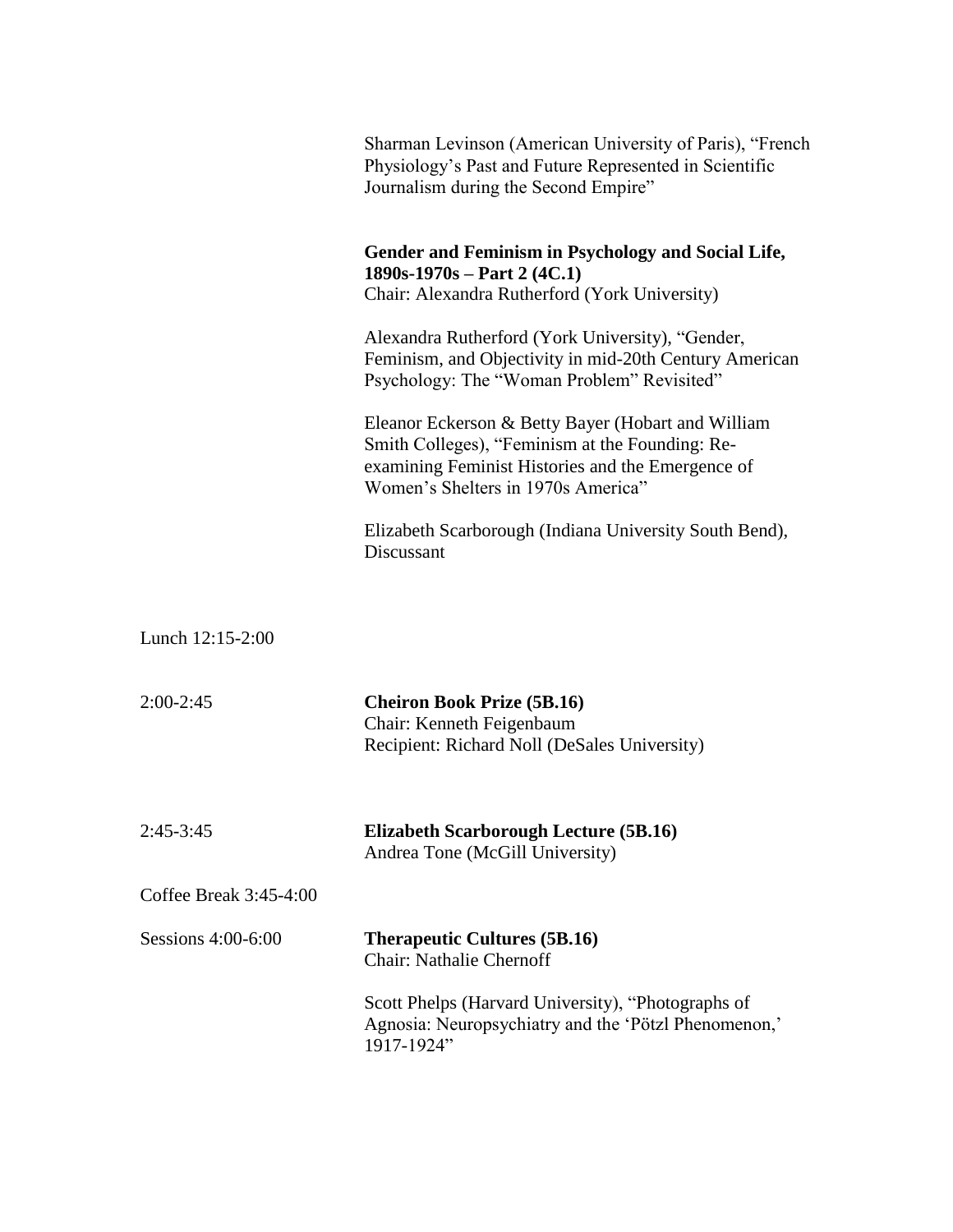Zsuzsanna Vajda (University of Miskolc), ""The Child is Our Most Precious Treasure": Child Rearing in Popular Journals of the Fifties in Hungary"

Annette Mülberger (Universitat Autònoma de Barcelona), "Does war Affect Children? Psychological Testings in the First Half of the  $20<sup>th</sup>$  Century"

Claire Clark (Emory University), "Synanon, Sensationalism, and Social Science, 1958-1965"

**Philosophy and Psychology in Germany ca. 1870 (4C.1)** Chair: David Robinson (Truman State University)

William R. Woodward (University of New Hampshire), "From Lotze"s Aesthetics of Everyday Life to Dilthey"s "Lived Experience""

David K. Robinson (Truman State University), "Fechner, Psychophysics, and Psychology without Metaphysics?"

Saulo de Freitas Araujo (Universidade Federal de Juiz de Fora), "Kant"s Influence on Wundt"s Rejection of the Unconscious"

Uljana Feest (Technische Universität Berlin), Discussant

### **Saturday 21, 2012**

| Sessions 9:00-10:30 | Biology and Psychology: Darwin, Freud, Lorenz (5B.16)<br>Chair: Geoff Blowers (University of Hong Kong)                                      |
|---------------------|----------------------------------------------------------------------------------------------------------------------------------------------|
|                     | Francis Neary (Cambridge University), "Glorious<br>Additions to the Menagerie': The Sources of Charles<br>Darwin's Work on Animal Reasoning" |
|                     | Martin Wieser (University of Vienna), "From the Eel to the<br>Ego: Psychoanalysis and the Remnants of Freud's Early<br>Scientific Practice"  |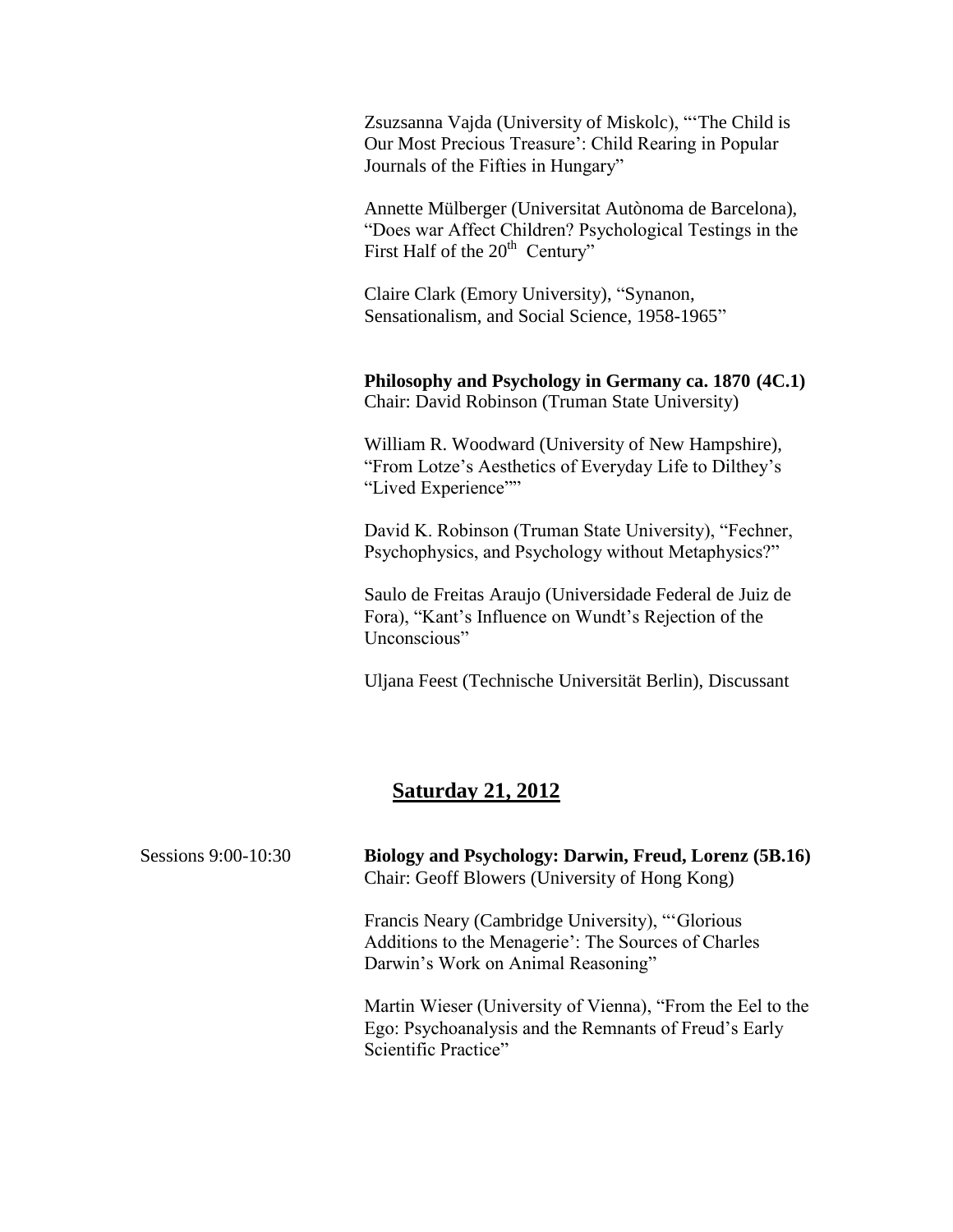| Jannes Eshuis (Open Universiteit Netherlands), "Konrad |
|--------------------------------------------------------|
| Lorenz and Sigmund Freud: The Historical Backdrop to a |
| Conceptual Relation"                                   |

|                      | The Psychological and the Anthropological (4C.1)<br>Chair: Fred Weizman (York University)                                                                                                        |
|----------------------|--------------------------------------------------------------------------------------------------------------------------------------------------------------------------------------------------|
|                      | Arthur Arruda Leal Ferreira (Universidade Federal do Rio<br>de Janeiro – Brazil), "Anthropophagy: A Singular Concept<br>to understand Brazilian Culture and Psychology as Specific<br>Knowledge" |
|                      | Gerald Sullivan (Collin County Community College), "Of<br>Second Degree Learning and Life Space, or On Gregory<br>Bateson Reading Kurt Lewin and I. P. Pavlov in 1940"                           |
|                      | Kenneth D. Feigenbaum and Rene Anne Smith (University<br>of Maryland University College), "Maslow's Betrayal of<br>Ruth Benedict?"                                                               |
| Break 10:30-10:45    |                                                                                                                                                                                                  |
| Sessions 10:45-12:15 | The Human Sciences as Postcolonial Projects (5B.16)<br>Chair: Alexandra Rutherford (York)                                                                                                        |
|                      | Tal Arbel (Harvard University), "Scaling Attitudes in the<br>Postcolony: Louis Guttman and the Global History of<br>Social Measurement"                                                          |
|                      | José María Gondra (University of the Basque Country), "A<br>Psychology of Liberation for Central America: The<br>Unfinished Work of Ignacio Martín-Baró (1942-1989)"                             |
|                      | Shivrang Setlur (York University), "Making India Smart:<br>Regimes of Testing and Technical Education in India's                                                                                 |

Planned Modernization"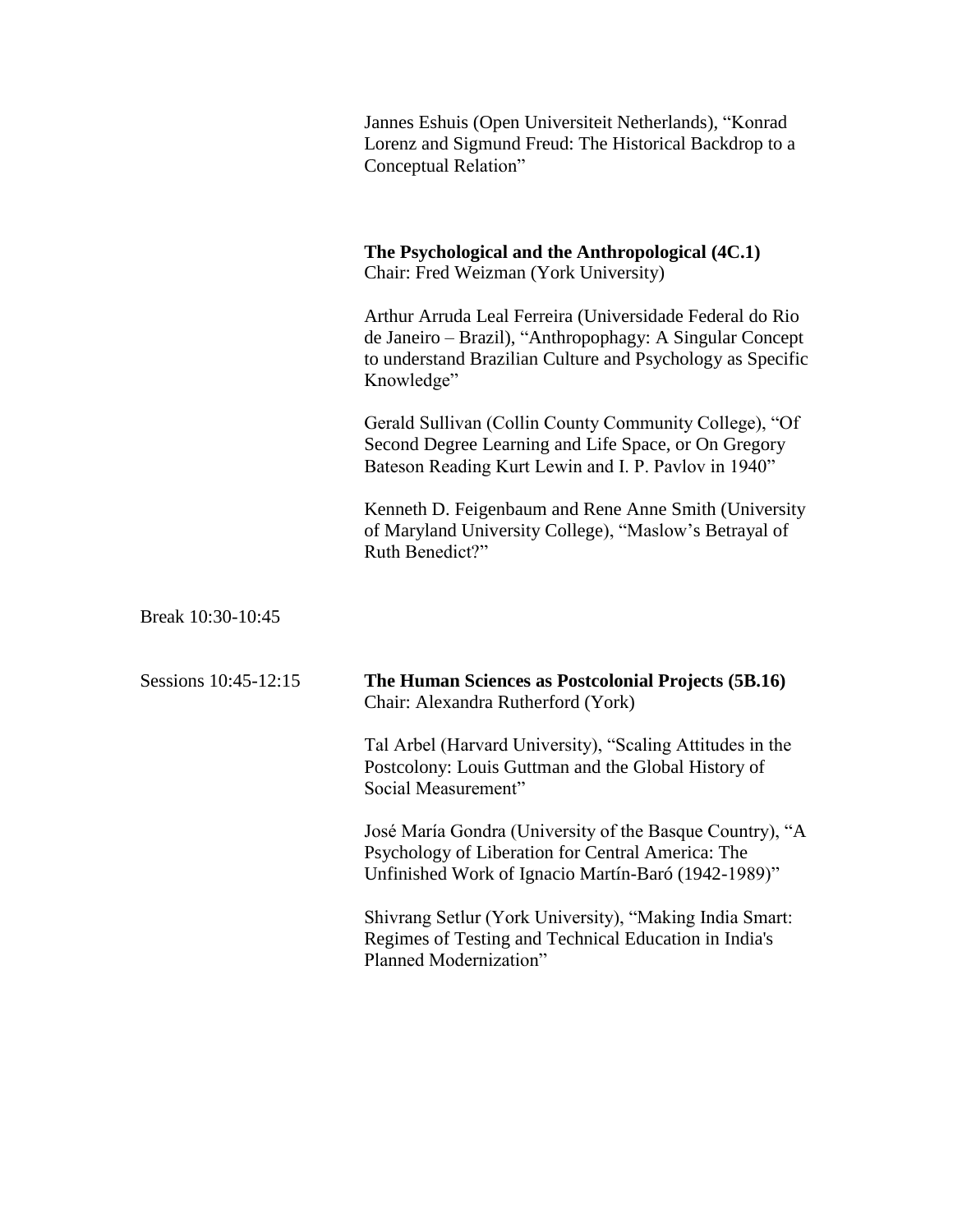|                    | Science $\&$ Belief (4C.1)<br><b>Chair: Betty Bayer</b>                                                                                                                                                                       |
|--------------------|-------------------------------------------------------------------------------------------------------------------------------------------------------------------------------------------------------------------------------|
|                    | Jesper Vaczy Kragh (Medical Museion), "An Elusive<br>Science: Psychical Research in Denmark, 1905-1950"                                                                                                                       |
|                    | Robert Kugelman (University of Dallas), "Willpower as a<br>Human Kind"                                                                                                                                                        |
|                    | David Schmit (Saint Catherine University), "Mesmerism<br>and the Making of the Nineteenth Century "Modern" Self"                                                                                                              |
| Lunch 12:15-2:00   |                                                                                                                                                                                                                               |
| Sessions 2:00-3:30 | History and Memory in the History of the Human and<br><b>Social Sciences: Commemorations and the Reinvention</b><br>of the Past – Part $1(5B.16)$<br>Chair: Régine Plas and Nathalie Richard                                  |
|                    | Nathalie Richard (LUNAM Université, Université du<br>Maine), Archaeology and Local Pride: the 50th<br>Anniversary of the Société Polymathique du Morbihan.                                                                    |
|                    | Vincent Guillin (Université du Québec à Montréal), "The<br>Proper Mise en Scène": A Sociological Analysis of the<br>1937 Descartes Congress in Paris"                                                                         |
|                    | Jacqueline Carroy (EHESS), Annick Ohayon (Université<br>de Paris VIII), Régine Plas (Université Paris Descartes),<br>'An Anniversary on a Volcano: Celebrating the Silver<br>Jubilee of French Scientific Psychology in 1939" |
|                    | <b>Forming Psychological Communities (4C.1)</b><br>Chair: Katalin Dzinas                                                                                                                                                      |
|                    | David Seim (University of Wisconsin - Stout), "British"<br>Disapproval of Fechner's Psychophysics as a Sudden<br>Rejection of Mechanistic Human Nature"                                                                       |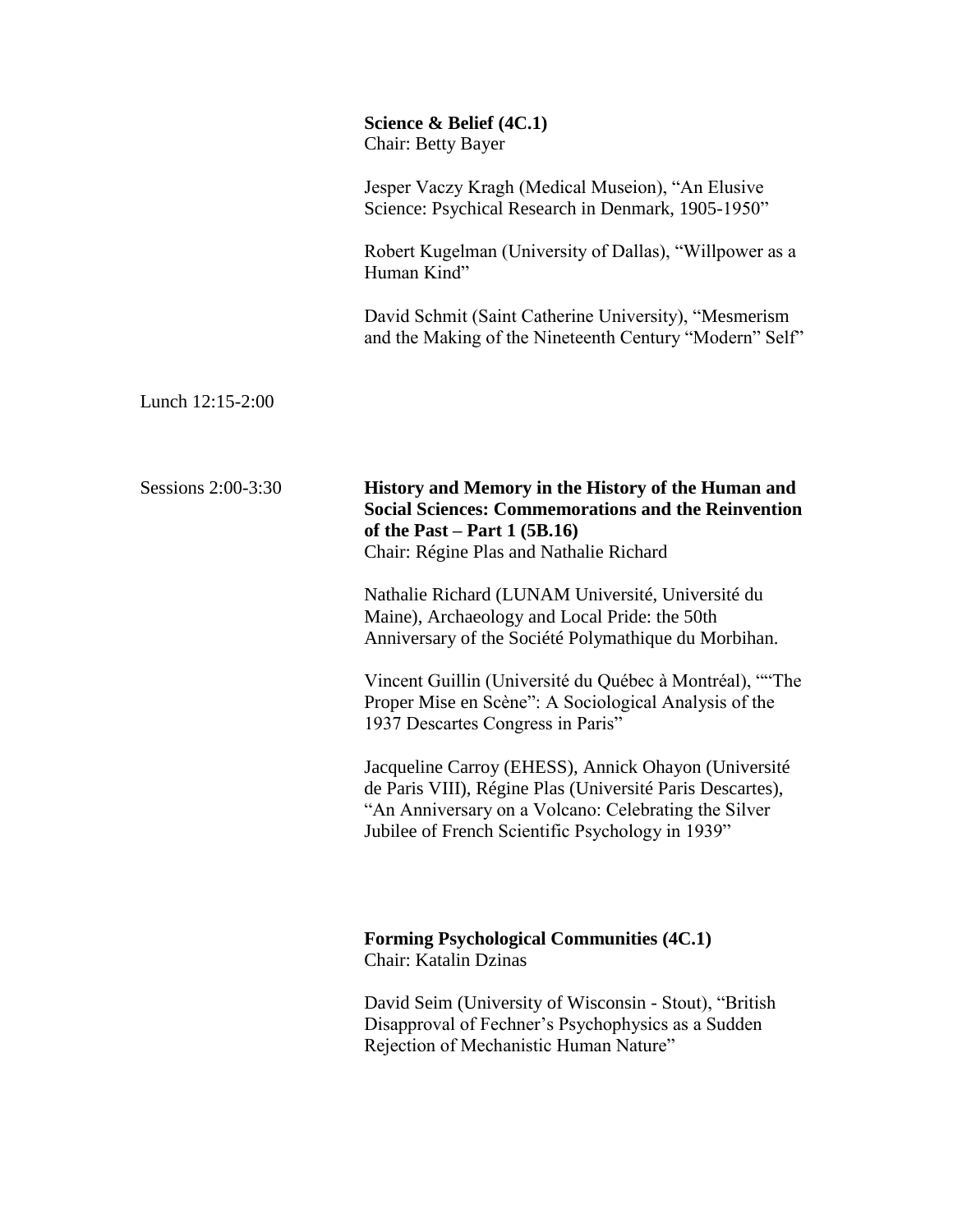|                    | Ana María Talak (Universidad de Buenos Aires/<br>Universidad Nacional de La Plata), "Psychological<br>Experiments in the Origins of Psychology in Argentina,<br>1890-1920: Practices, Discourses and Historiographies"                                                                                               |
|--------------------|----------------------------------------------------------------------------------------------------------------------------------------------------------------------------------------------------------------------------------------------------------------------------------------------------------------------|
|                    | Petteri Pietikainen (University of Oulu), "Psychology as a<br>Progressive Science: The Finnish Psychological Society in<br>the Context of Professionalization and Politicization of<br>Psychology, 1966-1980"                                                                                                        |
| Break 3:30-3:45    |                                                                                                                                                                                                                                                                                                                      |
| Sessions 3:45-5:45 | History and Memory in the History of the Human and<br><b>Social Sciences: Commemorations and the Reinvention</b><br>of the Past – Part 2 $(5B.16)$<br>Chair: Régine Plas and Nathalie Richard                                                                                                                        |
|                    | Wolf Feuerhahn (CNRS), "Leading Astray a<br>Commemoration 1903: Max Weber and the Centenary of<br>the Heidelberg University"                                                                                                                                                                                         |
|                    | Jean-Christophe Coffin (Université Paris Descartes), "How<br>to Remember a Psychiatrist when he is not a<br>Psychoanalyst? The Case of Henri Ey"                                                                                                                                                                     |
|                    | James Good (Durham University), "Remembering and<br>Misremembering in the Human Sciences: The Vicissitudes<br>of William Stephenson's Science of Subjectivity"                                                                                                                                                       |
|                    | Pascale Rabault-Feuerhahn (CNRS / Ecole Normale<br>Supérieure), "Commemoration and the Creation of<br>Identities: Intellectual, Academic and National. The Case<br>of the Humboldt Brothers in Germany (19th-20th<br>Century)"                                                                                       |
|                    | Knowing the Social (4C.1)<br>Chair: Fran Cherry (Carleton University)                                                                                                                                                                                                                                                |
|                    | Belén Jiménez-Alonso (Université Paris Descartes), Jorge<br>Castro (Universidad Nacional de Educación a Distancia),<br>Enrique Lafunte (Universidad Nacional de Educación a<br>Distancia), "Psychological Roots of Liberal Citizenship in<br>Spain: Social Political Essayism in the Aftermath of the '98<br>Crisis" |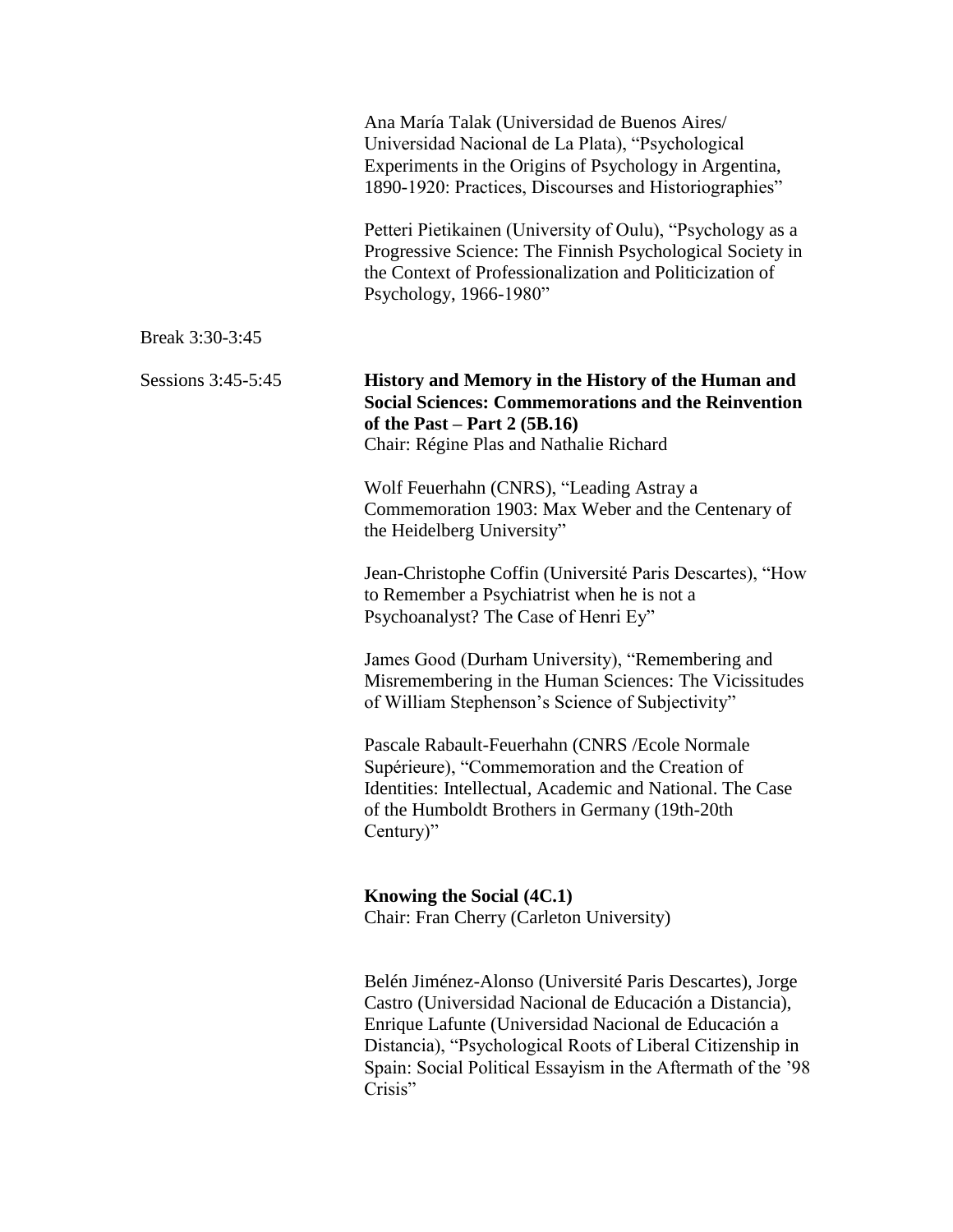|                             | Lawrence T. Nichols (West Virginia University), "Harvard<br>Functionalism before Parsons: The Development of a<br>Paradigm, 1927-1951"                                                           |  |
|-----------------------------|--------------------------------------------------------------------------------------------------------------------------------------------------------------------------------------------------|--|
|                             | Dennis Bryson (Bilkent University), "Mark A. May: The<br>Science of Behavior and Human Relations and Social<br>Engineering"                                                                      |  |
|                             | Donald Routh (Florida Gulf Coast University), "There's a<br>New Sherif in Town: Changing Gender Dynamics in<br>Academe and Carolyn Wood Sherif's Rise to Prominence<br>as a Social Psychologist" |  |
| $5:45-6:45$                 | Business Meetings (Cheiron in 5B.16 and ESHHS in<br>5B.13)                                                                                                                                       |  |
| 7:00                        | <b>Banquet at Le Nouvel Hotel</b>                                                                                                                                                                |  |
| <b>Sunday July 22, 2012</b> |                                                                                                                                                                                                  |  |
| Sessions 9:00-10:30         | The Past and Present of Theoretical Psychology (5B.16)<br>Chair: David Schmit (Saint Catherine University)                                                                                       |  |
|                             | Zhipeng Gao (York University), "The "Reflexivity Family"<br>as Critical Systematic Thinking in Behavioral and Social<br>Sciences"                                                                |  |
|                             | Craig Ireland (Bilkent University), "The Temporality of<br>Reflexivity: Towards a Socio-Historical Diagnosis"                                                                                    |  |
|                             | Philip Bell (University of Technology, Sydney),<br>Experience Becomes Objective Reality in Brown's and<br>Stenner's Psychology Without Foundations"                                              |  |
|                             |                                                                                                                                                                                                  |  |
|                             | <b>Behaviorisms: Philosophical and Applied (4C.1)</b>                                                                                                                                            |  |
|                             | Chair: Eric P. Charles (Penn State Altoona)                                                                                                                                                      |  |
|                             | David O. Clark, "Psychology Influences on the Philosophy<br>of Mind: an Overlooked Critic of Behaviorism"                                                                                        |  |